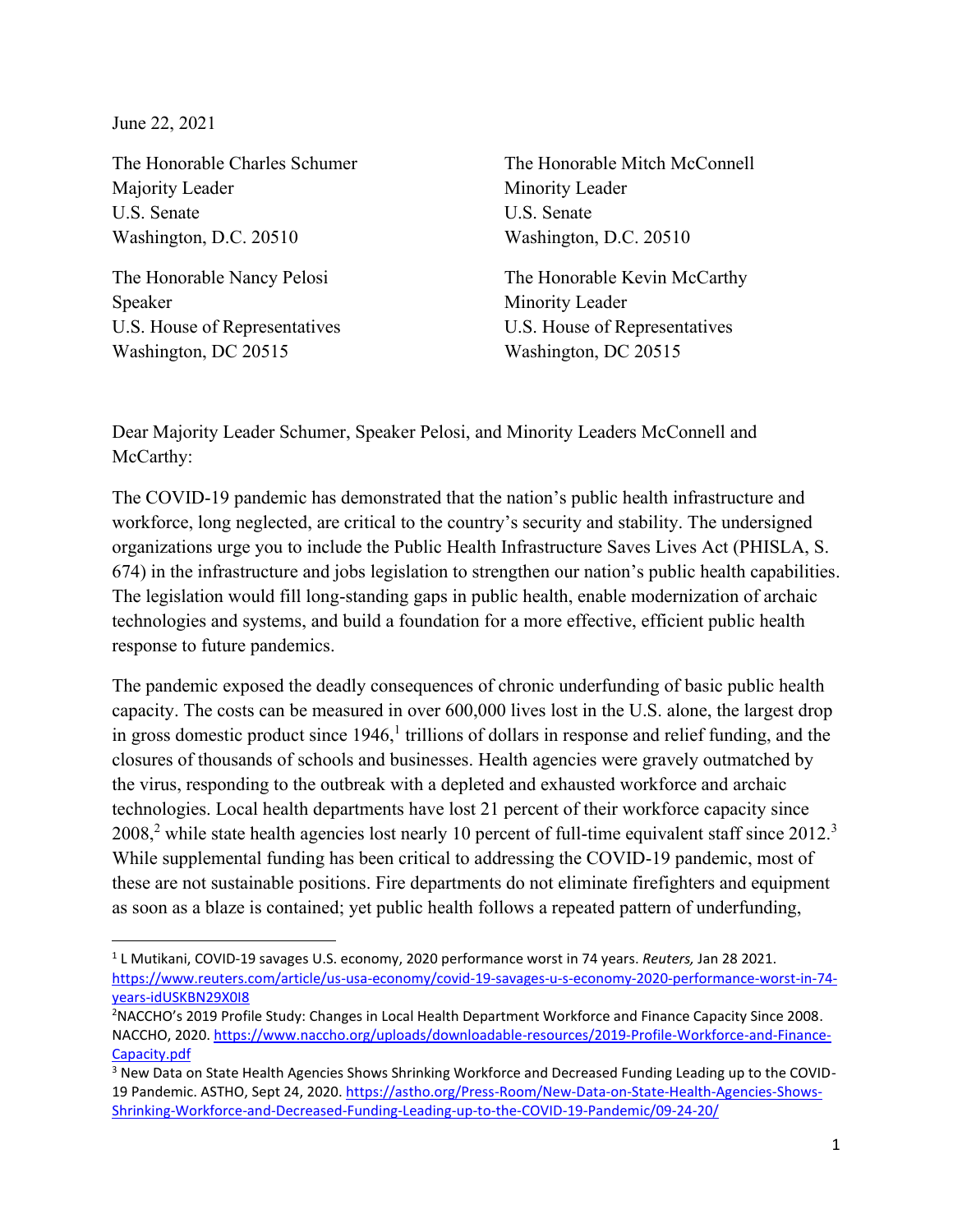followed by supplemental funding and short-term hires, followed by retrenchment and layoffs. The result is lost expertise, failure to update neglected technologies, difficulty recruiting and retaining expert workforce, and an inability to address chronic health disparities.

PHISLA would establish a Core Public Health Infrastructure Program at the Centers for Disease Control and Prevention (CDC), awarding grants to state, local, Tribal and territorial health departments to ensure they have the tools, workforce, and systems in place to address existing and emerging health threats and reduce health disparities. PHISLA invests in the foundational capabilities of public health.<sup>4</sup> Because public health is largely funded by disease or condition, there has been little investment in cross-cutting capabilities that are critical for effective public health. These capabilities include: public health assessment; preparedness and response; policy development and support; communications; community partnership development; organizational competencies; accountability; and equity. The legislation includes strong accountability measures through public health accreditation. The legislation dovetails with the public health workforce provisions of the American Rescue Plan (ARP), as PHISLA ramps funding up just as ARP money begins to expire.

Now is the time to learn the lessons of this devastating pandemic. We simply cannot prepare for  $21<sup>st</sup>$  century health threats using  $20<sup>th</sup>$  century public health tools. Congress has an opportunity to provide sustainable support to build a modern, ready public health system, rather than continue to react to disasters with short-term funding that only addresses the immediate crisis.

## Sincerely,

Academic Health Resources Action Communication and Education Reform AFSCME AIDS Action Baltimore The AIDS Institute ALPHA, LLC America Walks American Academy of Nursing American Academy of Pediatrics American Association for Clinical Chemistry American Association of Veterinary Medical Colleges American Association on Health and **Disability** 

American Clinical Laboratory Association American College of Clinical Pharmacy American Heart Association (AHA) American Kidney Fund American Lung Association American Nurses Association American Physical Therapy Association American Public Health Association American Sexual Health Association American Society for Microbiology American Society for Reproductive Medicine American Society of Tropical Medicine & Hygiene Ashland County Health Department

<sup>&</sup>lt;sup>4</sup> Foundational Public Health Services Fact Sheet. PHNCI, Nov 2018. [https://phnci.org/uploads/resource-files/FPHS-](https://phnci.org/uploads/resource-files/FPHS-Factsheet-November-2018.pdf)[Factsheet-November-2018.pdf](https://phnci.org/uploads/resource-files/FPHS-Factsheet-November-2018.pdf)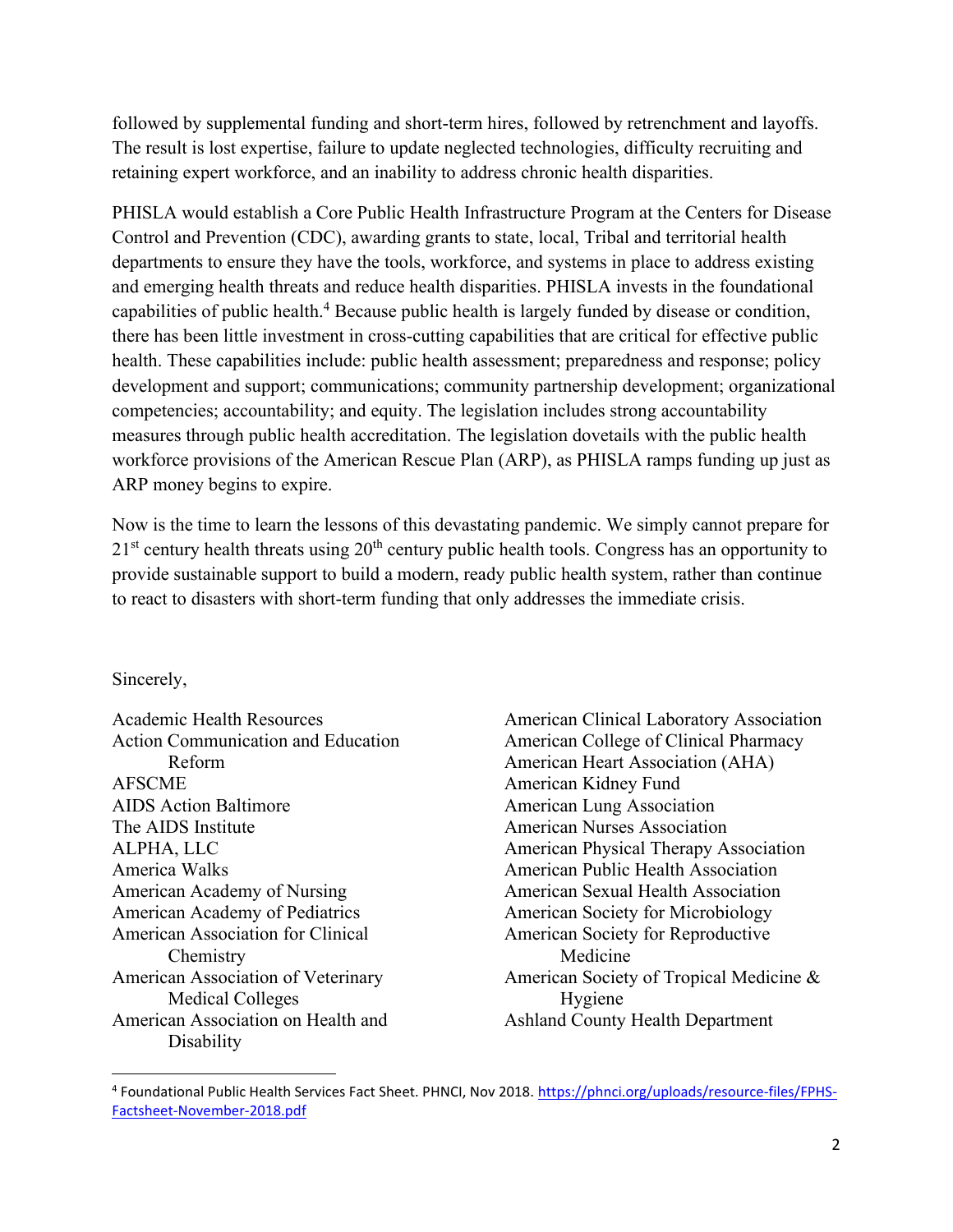Asian & Pacific Islander American Health Forum (APIAHF) Association for Prevention Teaching and Research Association for Professionals in Infection Control and Epidemiology Association of American Medical Colleges Association of Maternal & Child Health Programs Association of Ohio Health Commissioners, Inc. (AOHC) Association of Public Health Laboratories Association of Public Health Nurses (APHN) Association of Schools and Programs of Public Health Association of SNAP Nutrition Education Administrators (ASNNA) Association of State and Territorial Dental **Directors** Association of State and Territorial Health **Officials** Association of State Public Health **Nutritionists** Atlantic Pharmaceuticals, Inc. The Balm In Gilead, Inc. Big Cities Health Coalition Biotechnology Innovation Organization Black Greeks in Public Health Black Hawk County Public Health Buffalo Trace District Health Department California Immunization Coalition California Hepatitis C Task Force Campaign for Tobacco-Free Kids The Campaign for Trauma-Informed Policy & Practice (CTIPP) Captura Biopharma, Inc. Caring Ambassadors Program Catholic Community Services of Southern Arizona Catholic Health Association of the United **States** Center for Advocacy for the Rights and Interests of the Elderly (CARIE) Center for Independence of the Disabled, NY

Central California Asthma Collaborative CHI Health Care Childhood Obesity Prevention Coalition Children's Environmental Health Network Children's Mental Health Network Claire Heureuse Community Center, Inc. Colorado Public Health Association Colorado School Medicaid Consortium Commissioned Officers Association of the U.S. Public Health Service, Inc. Common Threads Connecticut Public Health Association Delaware Academy of Medicine and the Delaware Public Health Association Depression and Bipolar Support Alliance Dia de la Mujer Latina, Inc. Dorchester County Health Department Earth & Spirit Center Entomological Society of America Epilepsy Foundation The Foundation for Sustainable **Communities** Future of Life Institute Garrett Health Department Georgia AIDS Coalition Georgians for a Healthy Future Global Alliance for Behavioral Health and Social Justice Grand Traverse County Health Department Green & Healthy Homes Initiative, Inc George Washington University Cancer **Center** Gerontological Society of America Hawaii Public Health Association Hawaii State Rural Health Association Healthcare Leadership Council Healthcare Ready Healthy Teen Network HIV Medicine Association Human Rights Campaign Illinois Public Health Association Immunize Nevada Immunize Ohio Indiana Public Health Association Infectious Diseases Society of America Institute For Professional Education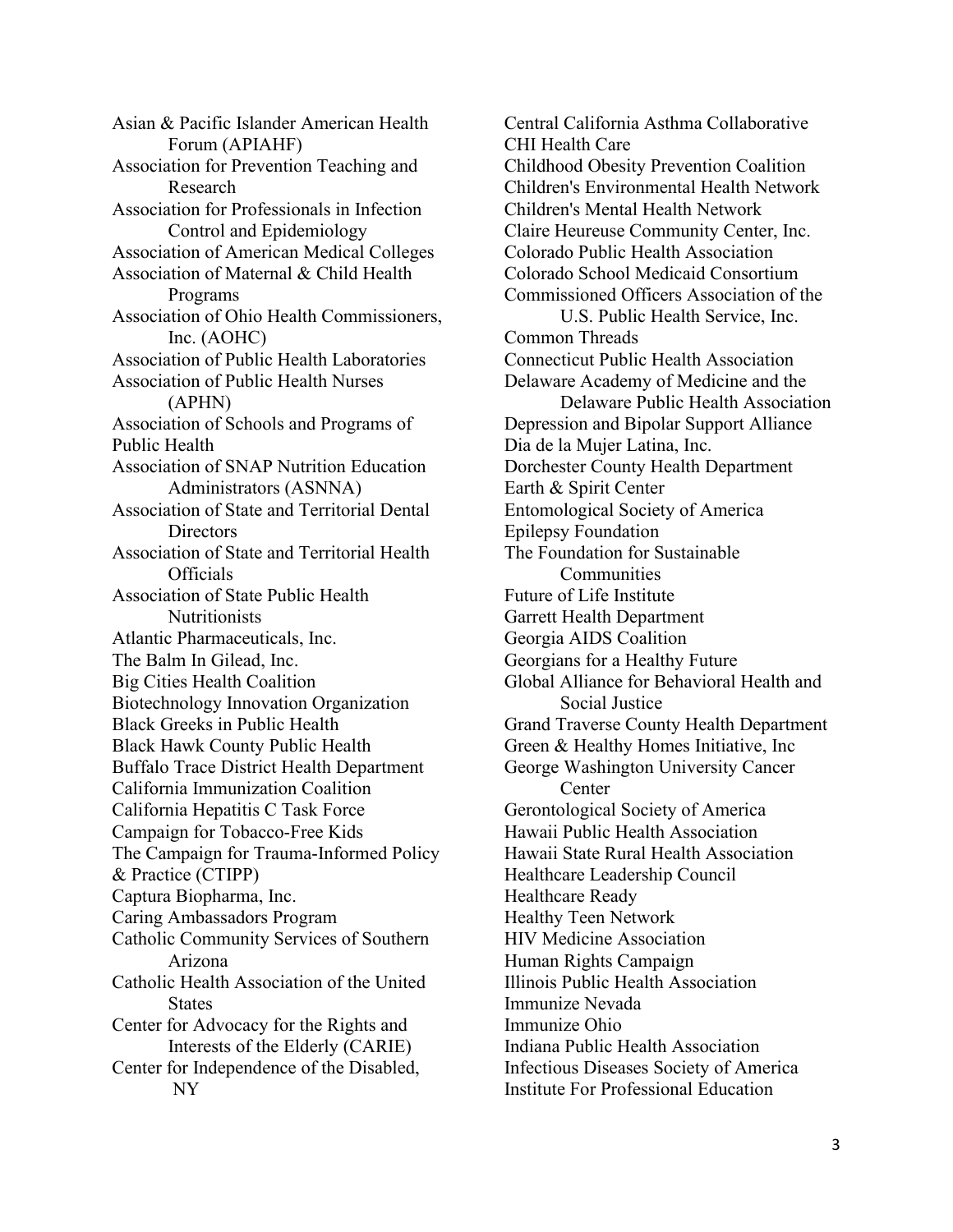Integrative Medicine for the Underserved Iowa Public Health Association The John A. Hartford Foundation John Snow, Inc. (JSI) Kansas Public Health Association Kei-Impact Group, LLC Lake County Health Department and Community Health Center Lakeshore Foundation Lana'i Community Health Center Latino Coalition for a Healthy California Louisiana Public Health Association Louisiana Public Health Institute Lupus and Allied Diseases Association, Inc. Maine Public Health Association March of Dimes Mary Ann Liebert Inc. MaryCatherine Jones Consulting, LLC Maryland Public Health Association Massachusetts Public Health Association Maternal and Child Health Access Medical IMPACT Mendocino County Public Health, Community Wellness Metropolitan Area Planning Council MindWise Innovations Minnesota Public Health Association Missouri Association of Local Public Health Agencies Missouri Center for Public Health Excellence Missouri Public Health Association Montana Public Health Association Montgomery County Department of Health Mother Lode Democrats of Amador County MultiCare Connected Care MultiCare Health System National Alliance for Caregiving National Association of Chronic Disease **Directors** National Association of County and City Health Officials National Association of Local Boards of Health National Association of Pediatric Nurse **Practitioners** 

National Association of State Emergency Medical Services Officials National Association of State and Territorial AIDS Directors National Black Nurses Association National Capital Area Society for Public Health Education National Center for Complex Health & Social Needs, an initiative of the Camden Coalition National Environmental Health Association National Health Care for the Homeless Council National Health Law Program National League for Nursing National Medical Association National Network of Public Health Institutes National Nurse-Led Care Consortium National Prevention Science Coalition to Improve Lives National Rural Health Association Nevada Public Health Association New Hampshire Public Health Association New Jersey Public Health Association New Jersey Society for Public Health Education New Mexico Public Health Association New Progressive Alliance New York State Public Health Association North Carolina Society for Public Health Education Northern Michigan Community Health Innovation Region Ohio Public Health Association Oklahoma Public Health Association Partnership for Better Health Peggy Lillis Foundation Physicians for Social Responsibility AZ Chapter Physicians of Southwest Washington Positively Nourished LLC Prevent Blindness Prevention Access Campaign Prevention Institute The Pride Center at Equality Park Primary Care Development Corporation